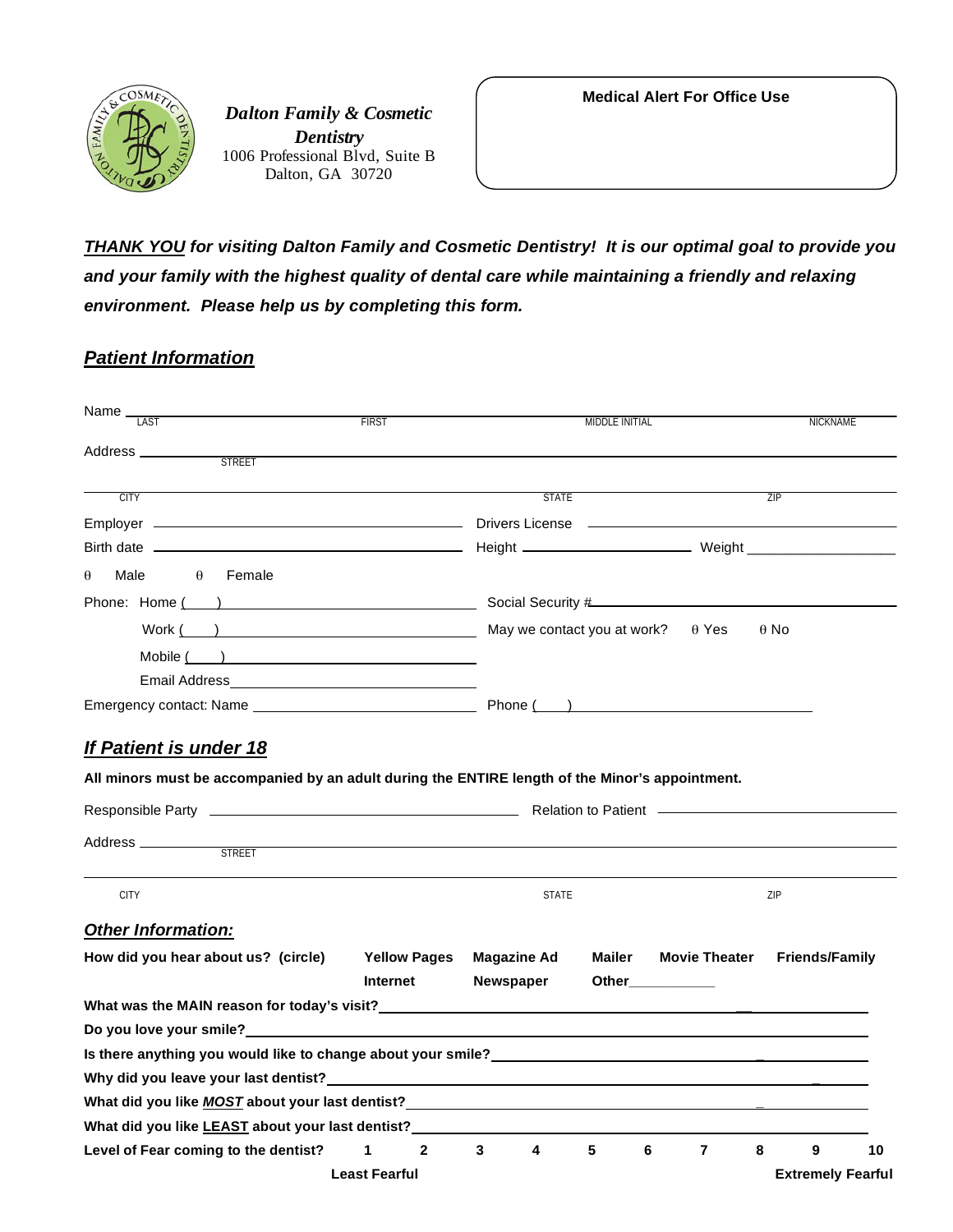## **Medical History and Information**

## **Conditions**

 $\theta$  Sexually Transmitted **Y N**  $\theta$  Do you use any type of recreational drugs? If so, what kind? \_\_\_\_\_\_\_\_\_\_\_  $\theta$  Heart Surgery  $\theta$  Hemophilia  $\theta$  Hepatitis A  $\theta$  Hepatitis B  $\theta$  Hepatitis C  $\theta$  High Blood Pressure Joint Replacement  $\theta$  Kidney Problems Liver Disease Low Blood Pressure Mitral Valve Prolapse  $\theta$  Pace Maker Psychiatric Problems Radiation Therapy Rheumatic Fever  $\theta$  Seizures Disease Shingles Sickle Cell Disease Sinus Problems  $\theta$  Stroke Thyroid Problems Tuberculosis e Ulcers Abnormal Bleeding Alcohol Abuse  $\theta$  Allergies Anemia Angina Pectoris  $\theta$  Arthritis Artificial Heart Valve Asthma Blood Transfusion  $\theta$  Cancer  $\theta$  Chemotherapy  $\theta$  Colitis Congenital Heart Defect Diabetes Difficulty Breathing  $\theta$  Drug Abuse  $\theta$  Emphysema  $\theta$  Epilepsy Facial Surgery Fainting Spells  $\theta$  Fever Blisters Frequent Headaches Glaucoma  $\theta$  HIV+ AIDS Heart Attack **Allergies**  $\theta$  Aspirin  $\theta$  Codeine Dental Anesthetics Erythromycin  $\theta$  Latex  $\theta$  Metals Penicillin/Amoxicillin Sulfa  $\theta$  Tetracycline Other l **If Female Y N**   $\theta$   $\theta$  Are you taking Birth Control Pills?  $\theta$   $\theta$  Are you pregnant? If yes,  $\#$  of weeks  $\theta$   $\theta$  Are you Nursing?  **Y N**   $\theta$   $\theta$  Do you Smoke or use any Tobacco Products?

 $\theta$  Heart Murmur

**IMPORTANT! Are you taking or have you EVER taken BISPHOSPHANATES either Orally or IV, which is commonly used to treat osteoporosis or other bone related diseases. Examples:** *etidronate (Didronel), pamidronate (Aredia), alendronate (Fosamax), risedronate (Actonel), zoledronate (Zometa or Reclast), ibandronate (Boniva)*

*\_\_\_\_\_\_\_\_\_\_\_\_\_\_\_\_\_\_\_\_\_\_\_\_\_\_\_\_\_\_\_\_\_\_\_\_\_\_\_\_\_\_\_\_\_\_\_\_\_\_\_\_\_\_\_\_\_\_\_\_\_\_\_\_\_\_\_\_\_\_\_\_\_\_\_\_\_\_ \_\_\_\_\_\_\_\_\_\_\_\_\_\_\_\_\_\_\_\_\_\_\_\_\_\_\_\_\_\_\_\_\_\_\_\_\_\_\_\_\_\_\_\_\_\_\_\_\_\_\_\_\_\_\_\_\_\_\_\_\_\_\_\_\_\_\_\_\_\_\_\_\_\_\_\_\_\_* 

**Circle YES NO** 

*Please List* **ALL Medications** *you are currently taking.* 

## *Financial Policy:*

Unless arrangements have been made, payment is due prior to the completion of treatment. For your convenience, we offer several payment options: We accept Cash, Checks, and Credit Cards. We also have other financing options available such as Care Credit and extended payment plans with prior approval. Failure of payment may result in your account being sent to collections. You will be responsible for all of the fees involved.

#### *Cancellation Policy:*

We value your time and the time of other patients. In order for us to stay on schedule and to give our patients the best care possible, please let us know 48 hours in advance (during working hours) to cancel or change an appointment. If there is no notice before 48 hours, you will be charged a cancellation fee of **\$50 per hour** that was reserved on your behalf. If the policy is violated more than 2 times, you will be required to prepay for all subsequent appointments or may be referred to another office.

#### *Treatment Authorization:*

I hereby authorize the Dalton Family and Cosmetic Dentistry to administer such medications and perform such diagnostic and therapeutic procedures as may be necessary for proper dental care. I also authorize and give consent to perform dental services agreed between doctor and patient and/or parent or guardian to be necessary or advisable including the use of local anesthesia and other medication as indicated. I certify to the above statements regarding my medical conditions are correct to the best of my knowledge. I also understand that payment for all treatment and services rendered are my responsibility.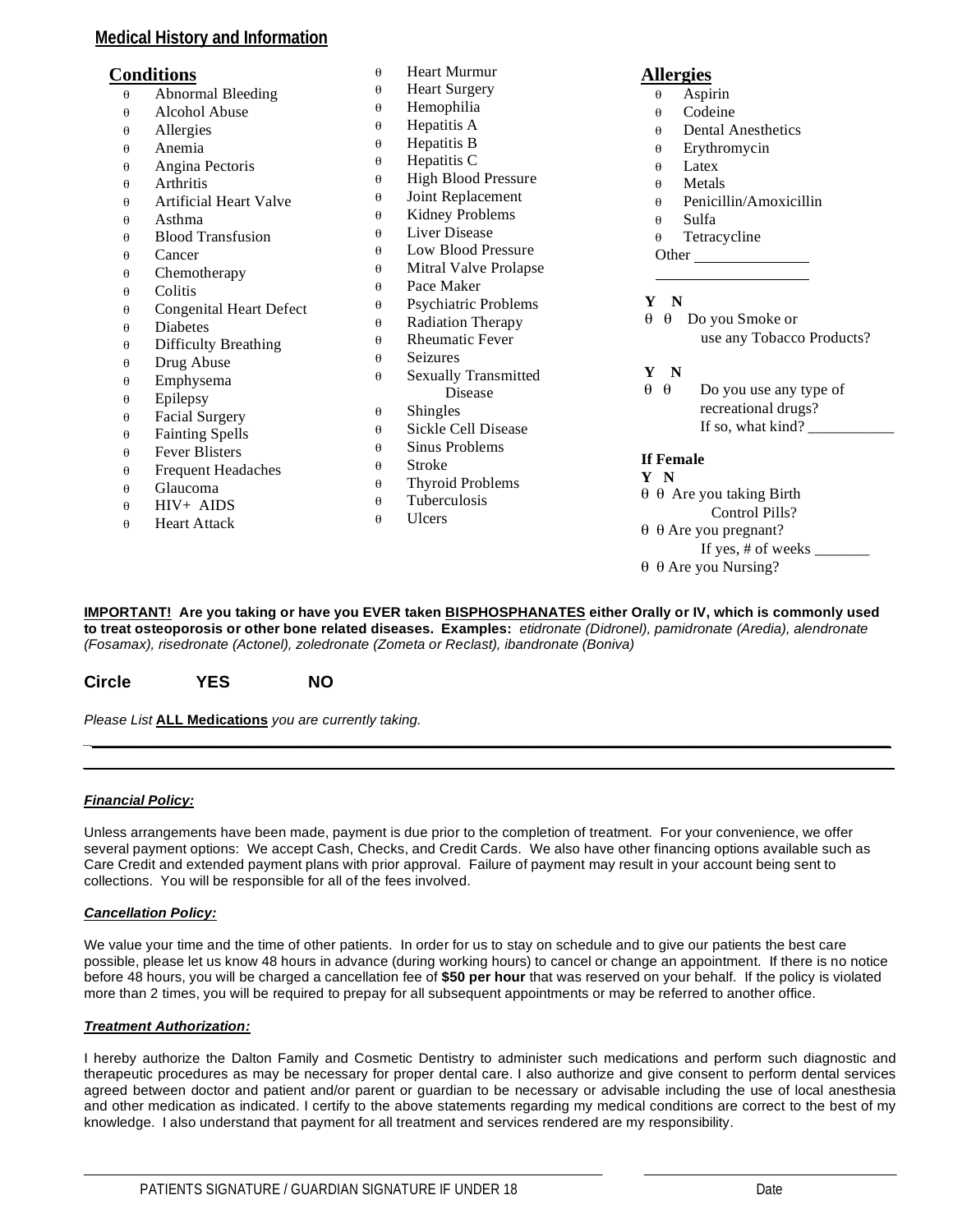

1006 Professional Blvd, Suite B Dalton, GA 30720 Tel: (706) 226-2228 Fax: (706) 226-1881

## *INSURANCE INFORMATION FORM*

We accept assignment of dental insurance benefits; however we do require your co-payment for deductibles to be paid at the time of service. Unfortunately there are times where a claim may be denied for whatever reason, some out of our control. As a courtesy to you, we will do our best to ensure that all claims will be processed in a timely and accurate manner.

Please keep in mind that your insurance policy is between **you** and **your insurance company**. We are not a part of that contract. We do **NOT** know what they will pay. We can only **ESTIMATE** what they will cover. If your insurance company has not paid their estimated portion, the balance is your responsibility. All accounts over 90 days will be subject to a finance charge of 2% per month (annual rate of 24%). Any unpaid balances after 90 days may be sent to a collection agency and all fees associated with this will be your responsibility.

**Please Initial here \_\_\_\_\_\_\_\_\_ that you have read and understood the statement above.** 

## **Primary Dental Carrier**

| <b>Secondary Dental Carrier</b> |  |
|---------------------------------|--|
|                                 |  |
|                                 |  |
|                                 |  |
|                                 |  |

## **Insurance Authorization Statement**

I hereby authorize payment directly to the Dalton Family and Cosmetic Dentistry of the group insurance benefits otherwise payable to me. I understand that I am responsible for all costs associated to my dental treatment. I have read the above policies and understand my responsibilities as a patient.

**Signature Date**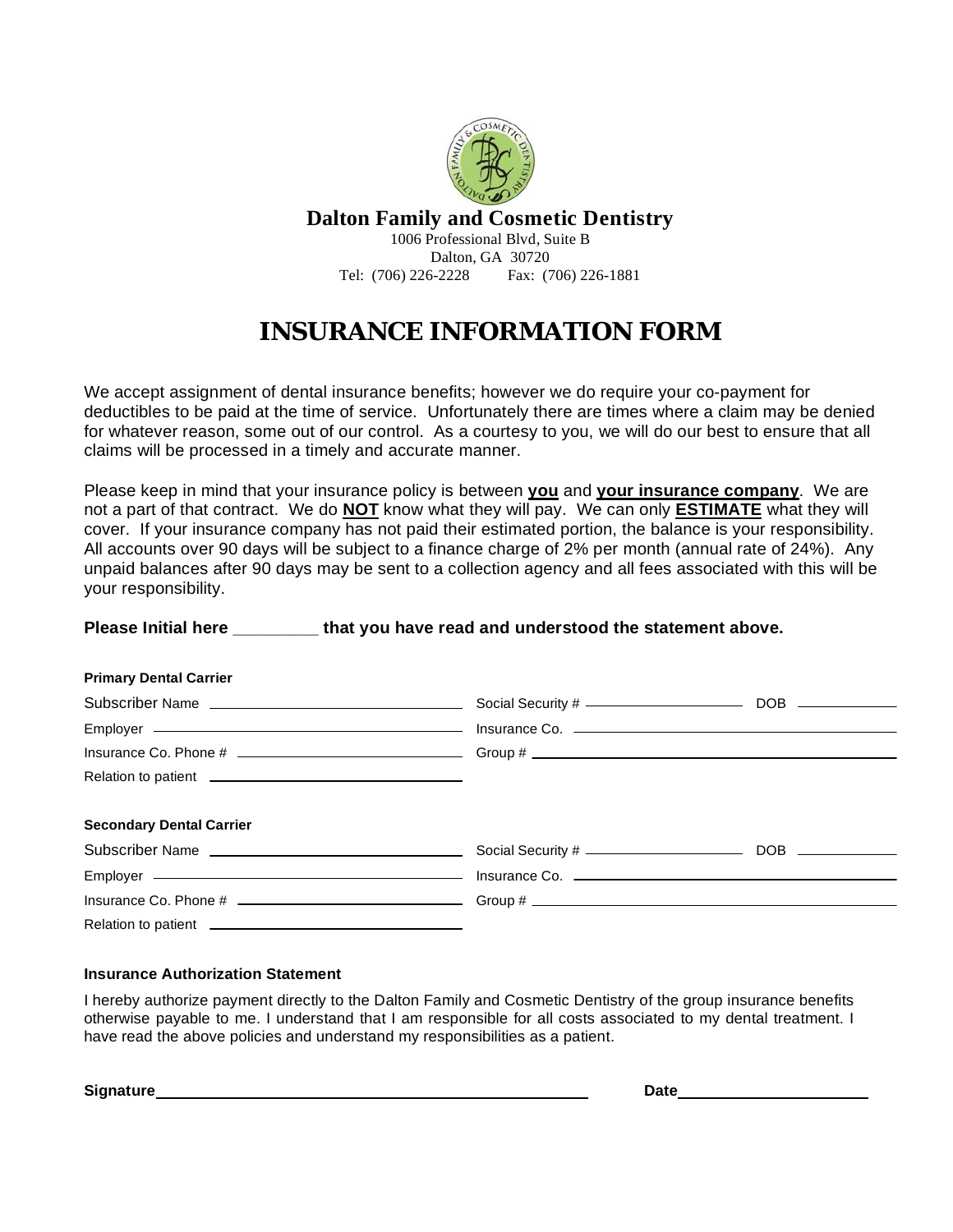

1006 Professional Blvd, Suite B Dalton, GA 30720 Tel: (706) 226-2228 Fax: (706) 226-1881

## **Authorization for Treatment, Disclosure and Filing Insurance**

The undersigned hereby authorizes Dalton Family and Cosmetic Dentistry/Lee-Voegele, LLC, to take x-rays or any other diagnostic aids deemed appropriate to make a thorough diagnosis to my medical/dental needs. I also authorize Dalton Family and Cosmetic Dentistry/Lee-Voegele, LLC to perform any and all forms of treatment, medication, and therapy that may be indicated. I understand that the use of anesthetic agents embodies a certain risk. I certify that the medical/dental history information is correct to the best of my knowledge.

I give authorization to release any and all necessary information to my insurance company, managed care organization, state agencies, federal agencies, health care financing administration and/or third party administrator or its agents, any information needed to process my claim and/or determine benefits payable for related services. I also authorize that payment be made directly to the dentist. I also authorize Dalton Family and Cosmetic Dentistry/Lee-Voegele, LLC, to utilize the fax machine or the internet to transmit any or all of the above medical/dental records pertaining to medical/dental care or insurance reimbursement. I acknowledge that faxing or electronically transmitting medical/dental records may increase the risk of accidental disclosure of my records. This authorization remains valid and effective from the date of signing until revoked in writing. A photocopy of this authorization will be valid as the original.

I have read or have read to me the financial policy. I understand that I am financially responsible for all charges incurred, including but not limited to, deductible amounts, copayments, co-insurance amounts, non-covered charges and any and all balances not covered by the insurance company.

Our Staff may occasionally place calls to verify your appointment. May we do this by leaving a message on your answering machine, voicemail, email, fax, with a family member, or with a co-worker?

YES NO Initial

Patient Signature

| Date |
|------|
|------|

Witness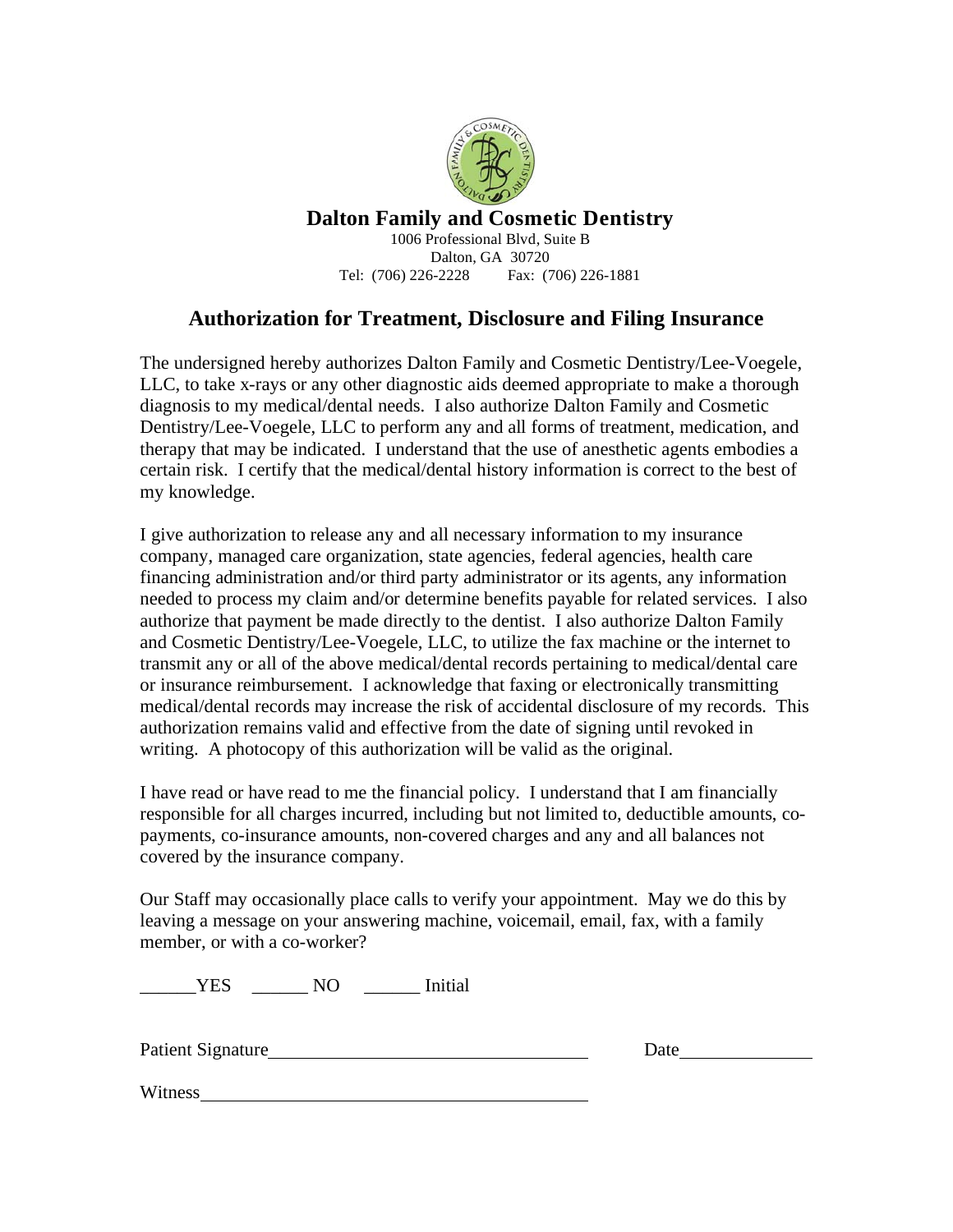

1006 Professional Blvd, Suite B Dalton, GA 30720 Tel: (706) 226-2228 Fax: (706) 226-1881

# Patient Agreement and Release Form

I \_\_\_\_\_\_\_\_\_\_\_\_\_\_\_\_\_\_\_\_\_\_\_\_\_\_\_\_\_\_\_\_\_\_ hereby authorize Dalton Family and Cosmetic Dentistry to use material, including but not limited to visual aids, pertaining to this case for teaching and printing publications. I also authorize photographs to be taken of me for educational purposes and understand that they may be shown to other dentists and their staffs as well as patients contemplating similar treatments.

\_\_\_\_\_\_\_\_\_\_\_\_\_\_\_\_\_\_\_\_\_\_\_\_\_\_\_\_\_\_\_\_\_\_\_ \_\_\_\_\_\_\_\_\_\_\_\_\_\_\_\_\_\_\_\_

\_\_\_\_\_\_\_\_\_\_\_\_\_\_\_\_\_\_\_\_\_\_\_\_\_\_\_\_\_\_\_\_\_\_\_ \_\_\_\_\_\_\_\_\_\_\_\_\_\_\_\_\_\_\_\_

\_\_\_\_\_\_\_\_\_\_\_\_\_\_\_\_\_\_\_\_\_\_\_\_\_\_\_\_\_\_\_\_\_\_\_ \_\_\_\_\_\_\_\_\_\_\_\_\_\_\_\_\_\_\_\_

I authorize and agree to the statement above.

Signature of Patient Date

I decline and do not agree to the statement above.

Signature of Patient Date

Signature of Witness Date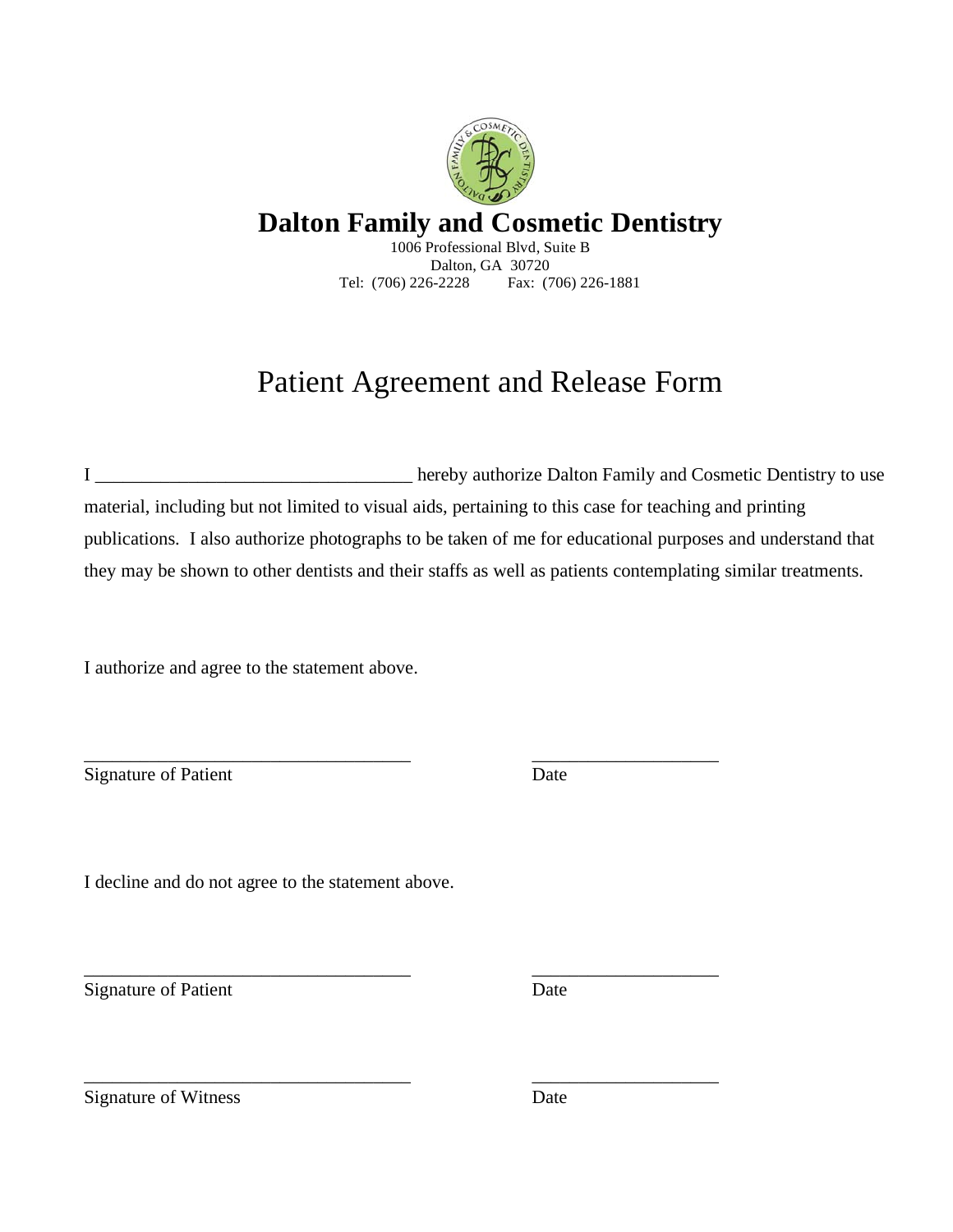

1006 Professional Blvd, Suite B Dalton, GA 30720 Tel: (706) 226-2228 Fax: (706) 226-1881

## Effective Date: August 1, 2005 **\_\_\_\_\_\_\_\_\_\_\_\_\_\_\_\_\_\_\_\_\_\_\_\_\_\_\_\_\_\_\_\_\_\_\_\_\_\_\_\_\_\_\_\_\_\_\_\_\_\_\_\_\_\_\_\_\_\_\_\_\_\_\_\_**

## **THIS NOTICE DESCRIBES HOW MEDICAL INFORMATION ABOUT YOU MAY BE USED AND DISCLOSED AND HOW YOU CAN GET ACCESS TO THIS INFORMATION. PLEASE REVIEW IT CAREFULLY.**

We respect our legal obligation to keep health information that identifies you private. We are obligated by law to give you notice of our privacy practices. This Notice describes how we protect your health information and what rights you have regarding it.

**\_\_\_\_\_\_\_\_\_\_\_\_\_\_\_\_\_\_\_\_\_\_\_\_\_\_\_\_\_\_\_\_\_\_\_\_\_\_\_\_\_\_\_\_\_\_\_\_\_\_\_\_\_\_\_\_\_\_\_\_\_\_\_\_**

## **TREATMENT, PAYMENT, AND HEALTH CARE OPERATIONS**

The most common reason why we use or disclose your health information is for treatment, payment or health care operations. Examples of how we use or disclose information for treatment purposes are: setting up an appointment for you; examining your teeth; prescribing medications and faxing them to be filled; referring you to another doctor or clinic for other health care or services; or getting copies of your health information from another professional that you may have seen before us. Examples of how we use or disclose your health information for payment purposes are: asking you about your health or dental care plans, or other sources of payment; preparing and sending bills or claims; and collecting unpaid amounts (either ourselves or through a collection agency or attorney). "Health care operations" mean those administrative and managerial functions that we have to do in order to run our office. Examples of how we use or disclose your health information for health care operations are: financial or billing audits; internal quality assurance; personnel decisions; participation in managed care plans; defense of legal matters; business planning; and outside storage of our records.

We routinely use your health information inside our office for these purposes without any special permission. If we need to disclose your health information outside of our office for these reasons, we usually will not ask you for special written permission.

## **USES AND DISCLOSURES FOR OTHER REASONS WITHOUT PERMISSION**

 In some limited situations, the law allows or requires us to use or disclose your health information without your permission. Not all of these situations will apply to us; some may never come up at our office at all. Such uses or disclosures are:

- when a state or federal law mandates that certain health information be reported for a specific purpose;
- for public health purposes, such as contagious disease reporting, investigation or surveillance; and notices to and from the federal Food and Drug Administration regarding drugs or medical devices;
- disclosures to governmental authorities about victims of suspected abuse, neglect or domestic violence;
- uses and disclosures for health oversight activities, such as for the licensing of doctors; for audits by Medicare or Medicaid; or for investigation of possible violations of health care laws;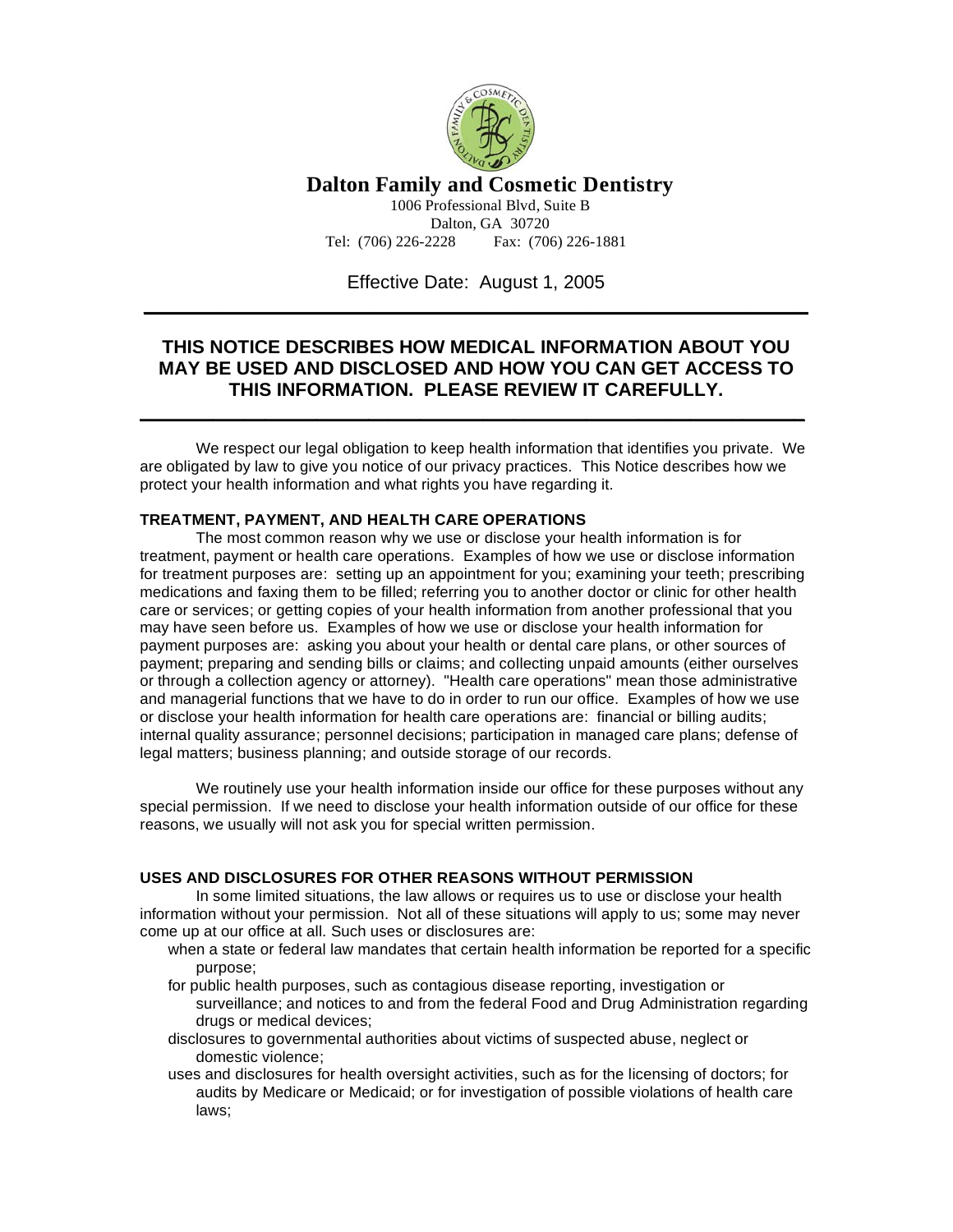- disclosures for judicial and administrative proceedings, such as in response to subpoenas or orders of courts or administrative agencies;
- disclosures for law enforcement purposes, such as to provide information about someone who is or is suspected to be a victim of a crime; to provide information about a crime at our office; or to report a crime that happened somewhere else;
- disclosure to a medical examiner to identify a dead person or to determine the cause of death; or to funeral directors to aid in burial; or to organizations that handle organ or tissue donations;

uses or disclosures for health related research;

uses and disclosures to prevent a serious threat to health or safety;

uses or disclosures for specialized government functions, such as for the protection of the president or high ranking government officials; for lawful national intelligence activities; for military purposes; or for the evaluation and health of members of the foreign service; disclosures of de-identified information;

disclosures relating to worker's compensation programs;

disclosures of a "limited data set" for research, public health, or health care operations; incidental disclosures that are an unavoidable by-product of permitted uses or disclosures; disclosures to "business associates" who perform health care operations for us and who commit to respect the privacy of your health information;

 Unless you object, we will also share relevant information about your care with your family or friends who are helping you with your dental care.

#### **APPOINTMENT REMINDERS**

 We may call or write to remind you of scheduled appointments, or that it is time to make a routine appointment. We may also call or write to notify you of other treatments or services available at our office that might help you. Unless you tell us otherwise, we will mail you an appointment reminder on a post card, and/or leave you a reminder message on your home answering machine or with someone who answers your phone if you are not home.

#### **OTHER USES AND DISCLOSURES**

We will not make any other uses or disclosures of your health information unless you sign a written "authorization form." The content of an "authorization form" is determined by federal law. Sometimes, we may initiate the authorization process if the use or disclosure is our idea. Sometimes, you may initiate the process if it's your idea for us to send your information to someone else. Typically, in this situation you will give us a properly completed authorization form, or you can use one of ours.

If we initiate the process and ask you to sign an authorization form, you do not have to sign it. If you do not sign the authorization, we cannot make the use or disclosure. If you do sign one, you may revoke it at any time unless we have already acted in reliance upon it. Revocations must be in writing. Send them to the office contact person named at the beginning of this Notice.

#### **YOUR RIGHTS REGARDING YOUR HEALTH INFORMATION**

- The law gives you many rights regarding your health information. You can: ask us to restrict our uses and disclosures for purposes of treatment (except emergency treatment), payment or health care operations. We do not have to agree to do this, but if we agree, we must honor the restrictions that you want. To ask for a restriction, send a written request to the office contact person at the address, fax or E Mail shown at the beginning of this Notice.
- ask us to communicate with you in a confidential way, such as by phoning you at work rather than at home, by mailing health information to a different address, or by using E mail to your personal E Mail address. We will accommodate these requests if they are reasonable, and if you pay us for any extra cost. If you want to ask for confidential communications, send a written request to the office contact person at the address, fax or E mail shown at the beginning of this Notice.
- ask to see or to get photocopies of your health information. By law, there are a few limited situations in which we can refuse to permit access or copying. For the most part,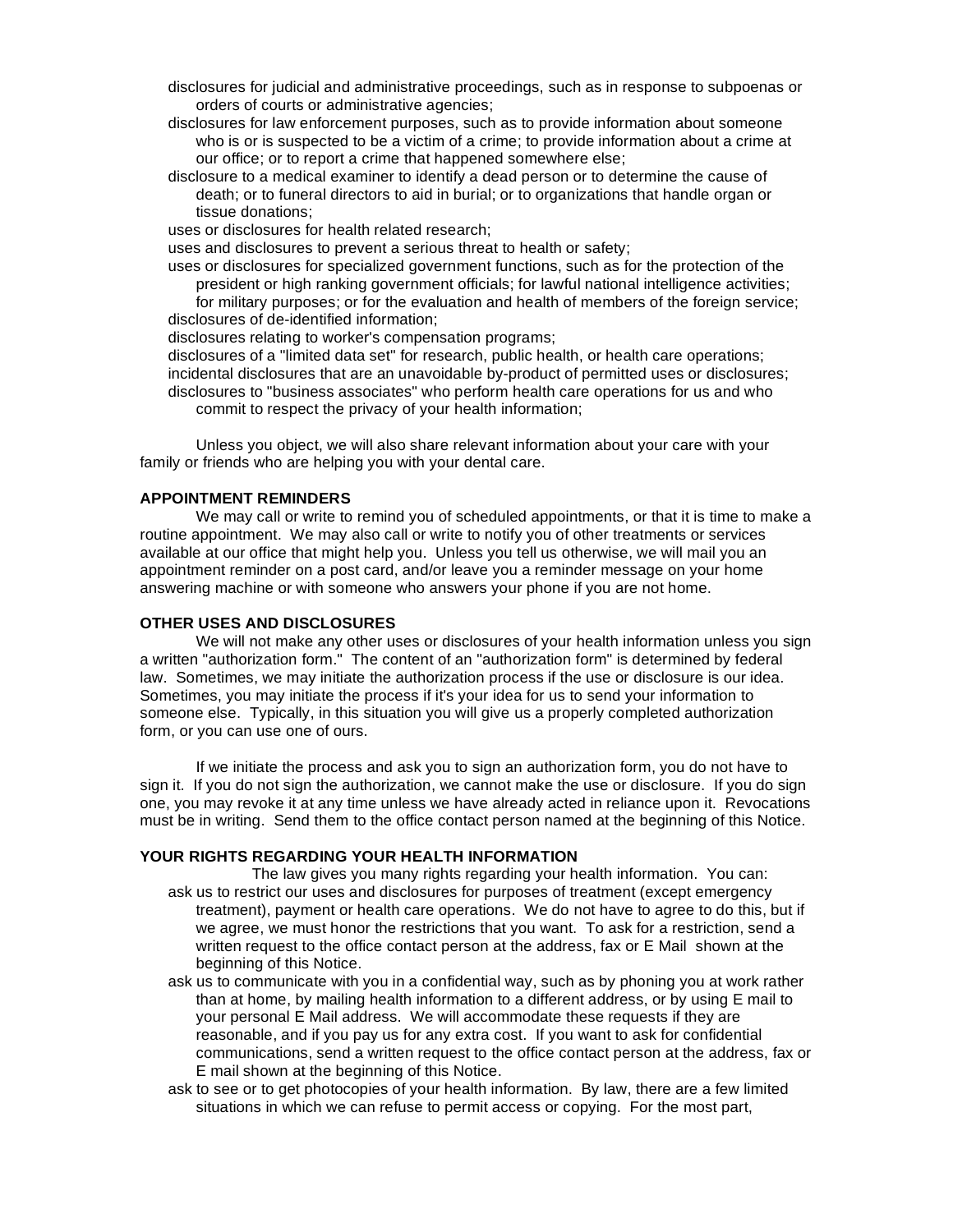however, you will be able to review or have a copy of your health information within 30 days of asking us (or sixty days if the information is stored off-site). You may have to pay for photocopies in advance. If we deny your request, we will send you a written explanation, and instructions about how to get an impartial review of our denial if one is legally available. By law, we can have one 30 day extension of the time for us to give you access or photocopies if we send you a written notice of the extension. If you want to review or get photocopies of your health information, send a written request to the office contact person at the address, fax or E mail shown at the beginning of this Notice.

- ask us to amend your health information if you think that it is incorrect or incomplete. If we agree, we will amend the information within 60 days from when you ask us. We will send the corrected information to persons who we know got the wrong information, and others that you specify. If we do not agree, you can write a statement of your position, and we will include it with your health information along with any rebuttal statement that we may write. Once your statement of position and/or our rebuttal is included in your health information, we will send it along whenever we make a permitted disclosure of your health information. By law, we can have one 30 day extension of time to consider a request for amendment if we notify you in writing of the extension. If you want to ask us to amend your health information, send a written request, including your reasons for the amendment, to the office contact person at the address, fax or E mail shown at the beginning of this Notice.
- get a list of the disclosures that we have made of your health information within the past six years (or a shorter period if you want). By law, the list will not include: disclosures for purposes of treatment, payment or health care operations; disclosures with your authorization; incidental disclosures; disclosures required by law; and some other limited disclosures. You are entitled to one such list per year without charge. If you want more frequent lists, you will have to pay for them in advance. We will usually respond to your request within 60 days of receiving it, but by law we can have one 30 day extension of time if we notify you of the extension in writing. If you want a list, send a written request to the office contact person at the address, fax or E mail shown at the beginning of this Notice.
- get additional paper copies of this Notice of Privacy Practices upon request. It does not matter whether you got one electronically or in paper form already. If you want additional paper copies, send a written request to the office contact person at the address, fax or E mail shown at the beginning of this Notice.

#### **OUR NOTICE OF PRIVACY PRACTICES**

By law, we must abide by the terms of this Notice of Privacy Practices until we choose to change it. We reserve the right to change this notice at any time as allowed by law. If we change this Notice, the new privacy practices will apply to your health information that we already have as well as to such information that we may generate in the future. If we change our Notice of Privacy Practices, we will post the new notice in our office, have copies available in our office, and post it on our Web site.

#### **COMPLAINTS**

 If you think that we have not properly respected the privacy of your health information, you are free to complain to us or the U.S. Department of Health and Human Services, Office for Civil Rights. We will not retaliate against you if you make a complaint. If you want to complain to us, send a written complaint to the office contact person at the address, fax or E mail shown at the beginning of this Notice. If you prefer, you can discuss your complaint in person or by phone.

#### **FOR MORE INFORMATION**

If you want more information about our privacy practices, call or visit the office contact person at the address or phone number shown at the beginning of this Notice.